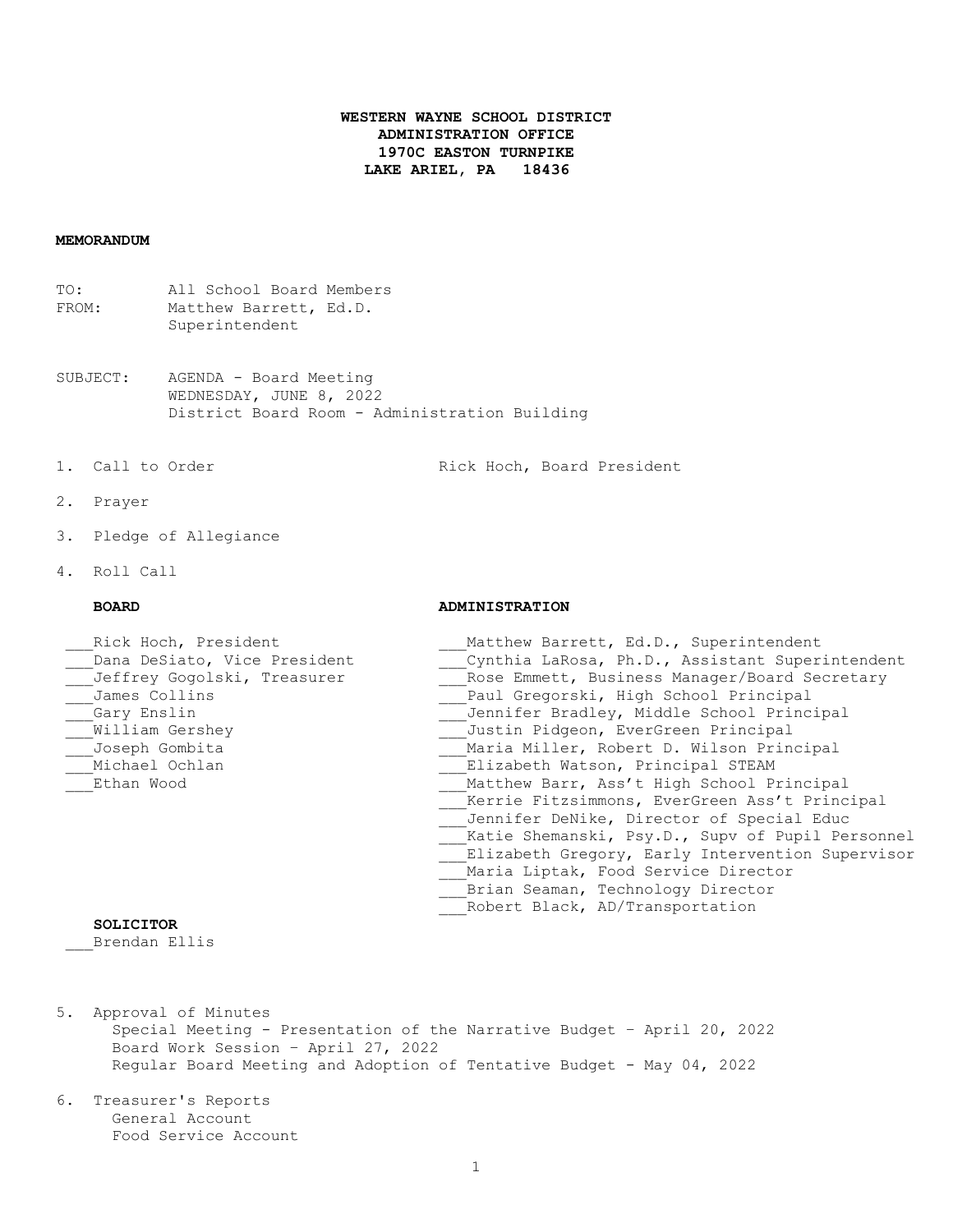7. Approval of Bills General Account Food Service Account

8. Student Recognition

9. Recognition of Public - 15 minutes

# 10. Enrollment Report:

#### ENROLLMENT - DAY # 172 2021-2022 SCHOOL YEAR

| GRADE             | <b>EVERGREEN SN</b> |     | P  | <b>RDW</b> | <b>SN</b>      | P | <b>MS</b> | <b>SN</b> | P              | <b>HS</b> | <b>SN</b> | P        | <b>TOTAL</b>     |
|-------------------|---------------------|-----|----|------------|----------------|---|-----------|-----------|----------------|-----------|-----------|----------|------------------|
| <b>EARLY INT.</b> |                     | 19  |    |            | 8 <sup>1</sup> |   |           |           |                |           |           |          | 27               |
| <b>PREK</b>       | 42                  |     |    | 41         |                |   |           |           |                |           |           |          | 83               |
| KDG               | 56                  | 9   | 1  | 38         | 17             | 1 |           |           |                |           |           |          | 122              |
| GR.1              | 56                  | 15  |    | 39         | 15             |   |           |           |                |           |           |          | 125              |
| <b>GR. 2</b>      | 67                  | 21  |    | 25         | 13             |   |           |           |                |           |           |          | 126              |
| GR.3              | 48                  | 24  |    | 29         | 11             |   |           |           |                |           |           |          | $\overline{112}$ |
| <b>GR. 4</b>      | 61                  | 20  | 1  | 21         | 15             |   |           |           |                |           |           |          | 118              |
| GR.5              | 70                  | 15  | 1  | 28         | 12             |   |           |           |                |           |           |          | 126              |
| GR. 6             |                     |     |    |            |                |   | 89        | 41        | $\mathbf{1}$   |           |           |          | 131              |
|                   |                     |     |    |            |                |   |           |           |                |           |           |          |                  |
| <b>TOTAL</b>      | 400                 | 123 | 31 | 221        | 91             | 1 | 89        | 41        | $\mathbf{1}$   | $\bf{0}$  | $\bf{0}$  | $\bf{0}$ | 970              |
|                   |                     |     |    |            |                |   |           |           |                |           |           |          |                  |
| GR.7              |                     |     |    |            |                |   | 103       | 34        | $\mathbf{0}$   |           |           |          | 137              |
| <b>GR. 8</b>      |                     |     |    |            |                |   | 107       | 31        | 5 <sup>1</sup> |           |           |          | 143              |
| <b>GR. 9</b>      |                     |     |    |            |                |   |           |           |                | 116       | 26        | 4        | 146              |
| <b>GR. 10</b>     |                     |     |    |            |                |   |           |           |                | 102       | 24        | 4        | 130              |
| <b>GR. 11</b>     |                     |     |    |            |                |   |           |           |                | 108       | 18        | 6        | $\overline{132}$ |
| <b>GR. 12</b>     |                     |     |    |            |                |   |           |           |                | 119       | 25        | 8        | 152              |
|                   |                     |     |    |            |                |   |           |           |                |           |           |          |                  |
| <b>TOTAL</b>      | 400                 | 123 | 3  | 221        | 91             | 1 | 299       | 106       | 61             | 445       | 93        | 22       | 1,810            |

 Key: SN – Special Needs, P – Placement outside of District **Totals: EverGreen-526; RDW–313; MS–411; HS– 560 TOTAL: 1,810 May total: 1,806**

## 11. Year End Bills

 It is recommended that the Board of Education authorize the Board Treasurer and Business Manager to review purchase orders and bills payable for the end of this fiscal year and approve the payment of 2021-2022 purchase orders or contracts which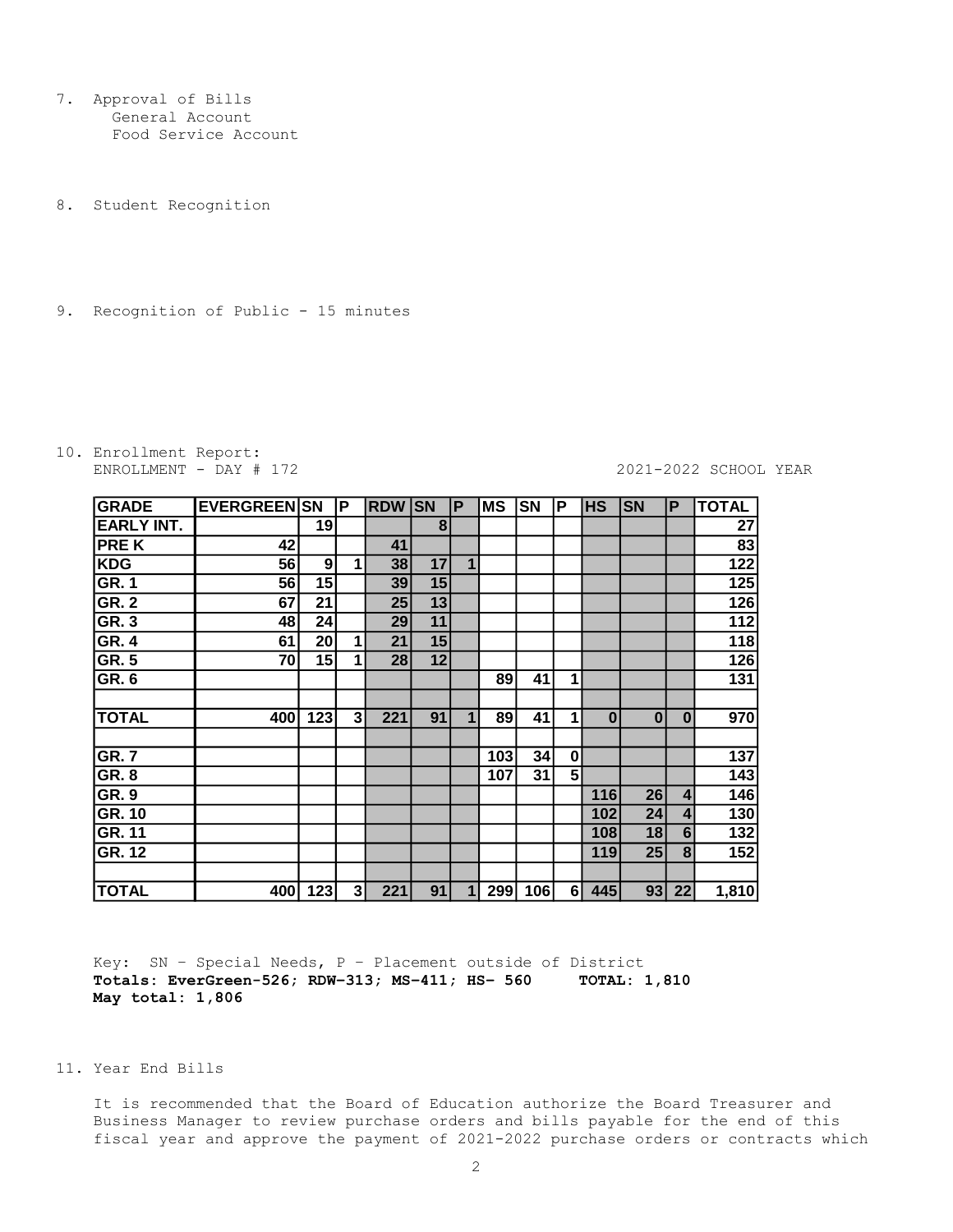are in order and ready for payment. Bills processed under this authorization will be reported to the Board of Education at the August Board Meeting.

#### 12. July Accounts Payable

 It is recommended that the Board of Education authorize the Board Treasurer and Business Manager to approve payment of the July 2022 General Fund Accounts Payable and Payroll with a report to the Board of Education at the August Board Meeting.

#### 13. Fund Balance Designation

 It is recommended that the Board of Education approve the recommendation of the Business Manager to designate a portion of our ending 2021-2022 Fund Balance, if necessary, to manage future budgets as per Governmental Accounting Standards Board Statement Number 54 (GASB 54). Amount to be determined based on final adjusted balances as reflected in our Annual Financial Report.

### 14. Adoption of the 2022-2023 Fiscal Year Final Budget

 It is recommended that the Board of Education adopt the 2022-2023 Fiscal Year Final Budget showing estimated available resources of \$59,000,476.00 and estimated expenditures and ending fund balance in the amount of \$59,000,476.00 establishing real estate tax millage of 18.1236 with a 2% discount if the whole amount of the tax is paid within two months after the date of the tax notice; payment at face if the tax is paid within two months following the end of the discount period; penalty of 10% on all taxes not paid within four months after the date of the tax notice. **(ATTACHMENT I)**

#### 15. Adoption of the 2022-2023 Tax Resolutions

 It is recommended that the Board of Education adopt the attached 2022-2023 Tax Resolutions. **(ATTACHMENT II)**

#### 16. Homestead/Farmstead Resolution

 It is recommended that the Board of Education approve the attached Homestead/Farmstead Resolution: (**ATTACHMENT III**)

#### 17. Intergovernmental Agreement for Special Education Services IU#19

 It is recommended that the Board of Education approve an agreement with NEIU #19 for Special Education Services for the 2022-2023 school year as needed as the Special Education population requires, at an estimated cost of \$215,500.00 and to approve the Northeastern Educational Intermediate Unit Resolution pursuant to said contract*.*

### 18. Federal Program Allocations

 It is recommended that the Board of Education approve filing applications for Federal Program allocations for the 2022-2023 school year as follows:

a. Title I b. Title IIA c. Title III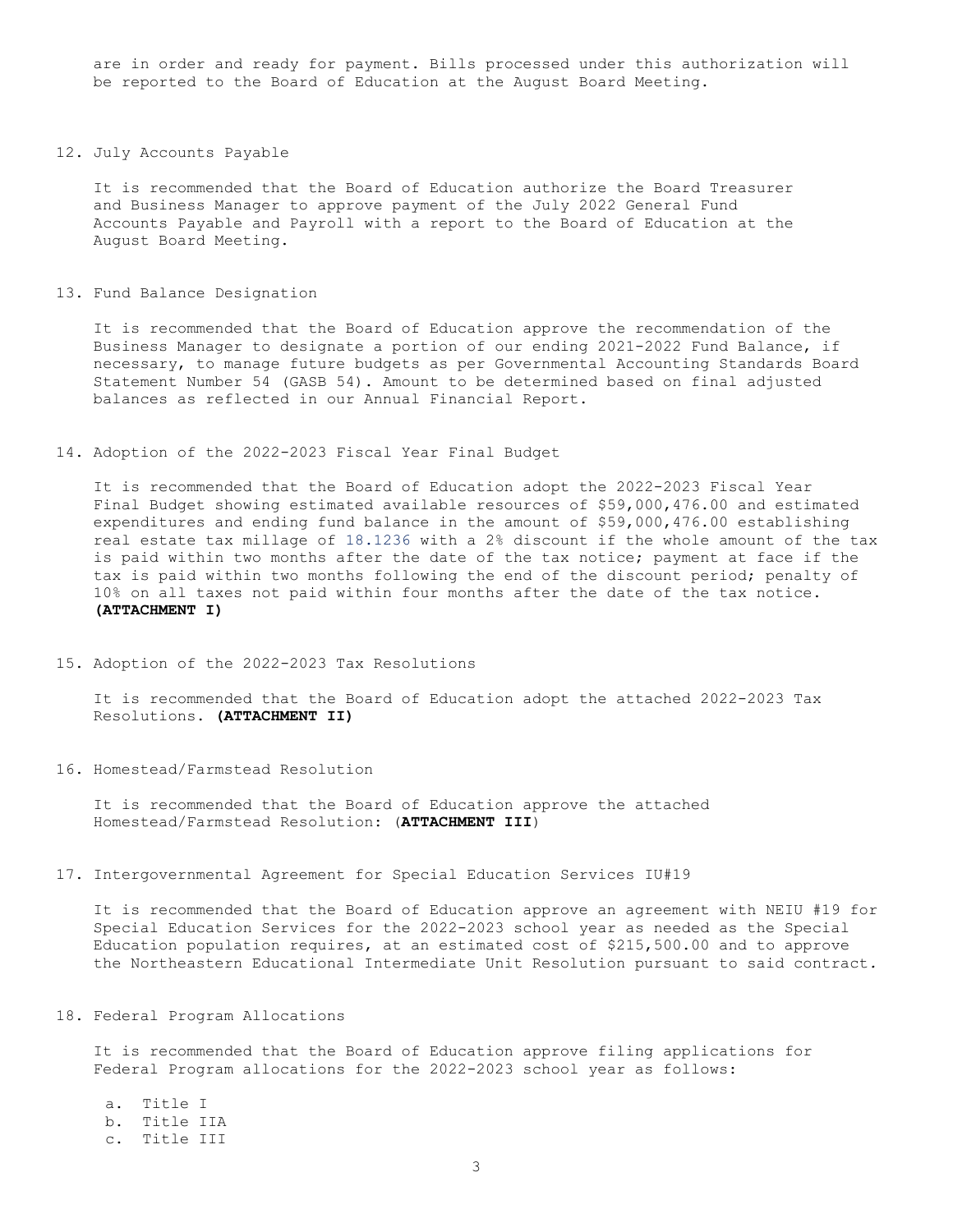#### d. Title IV

## 19. Memorandum of Understanding

 It is recommended that the Board of Education approve the Memorandum of Understanding between Western Wayne School District and NEIU#19 for the Title III Consortia for the 2022-2023 school year.

# 20*.* Early Intervention Assurance

 It is recommended that the Board of Education approve the Early Intervention Assurance for the Operation of Special Education Services and Programs for the 2022-2023 program year.

21. PSBA Participation Agreement

 It is recommended that the Board of Education approve an Agreement between Western Wayne School District and Pennsylvania School Board Association (PSBA) for the terms and conditions of participation in the Policy Maintenance Program effective July 1, 2022 to June 30, 2023.

22. Transportation Drivers and Substitutes

 It is recommended that the Board of Education approve the following list of Western Wayne School District Transportation Drivers and Substitutes for the listed contractor for the 2021-2022 school year as follows:

a. Contractor Gary Dennis – Driver Rachel Dennis (van driver)

#### 23. Summer Transportation Contracts

 It is recommended that the Board of Education approve the Transportation Contracts for the Extended School Year Program, Summer 2022 for the following contractors contingent upon enrollment at State Formula:

| Contractor               | Van          | <b>Type</b> | Location                              | <b>Dates</b>                                                          |
|--------------------------|--------------|-------------|---------------------------------------|-----------------------------------------------------------------------|
|                          |              |             | Waymart to Robert D. Wilson           |                                                                       |
| JoAnn Butler             | 48           | ESY         | Elementary                            | RDW, June 20-24, 27-30 & August 1-4, 8-11; 9:00 am -12:00 pm          |
|                          |              |             | Waymart to Robert D. Wilson           |                                                                       |
| Cavage Transit Inc.      | 113          | ESY         | Elementary                            | RDW, June 20-24, 27-30 & August 1-4, 8-11; 9:00 am -12:00 pm          |
|                          |              |             | Waymart to Robert D. Wilson           |                                                                       |
| John Cobb                | 51           | ESY         | Elementary                            | RDW, June 20-24, 27-30 & August 1-4, 8-11; 9:00 am -12:00 pm          |
|                          |              |             | Lake Ariel to Western Wayne Middle    |                                                                       |
| April DeRosa             | 140          | ESY         | School                                | WWMS, June 20-24, 27-30 & August 1-4, 8-11; 9:00 am -12:00 pm         |
|                          |              |             | Hawley & Lake Ariel to EverGreen      |                                                                       |
| <b>Henwood Busing</b>    | 115          | <b>ESY</b>  | Elementary                            | El at EG, Tuesday & Thursday July 6 to August 5; 8:30 am - 11:00 am   |
|                          |              |             | Waymart & Lake Ariel to EverGreen     |                                                                       |
|                          | 115          | <b>ESY</b>  | Elementary                            | El at EG, Tuesday & Thursday July 6 to August 5; 12:00 pm $-$ 2:30 pm |
|                          | 117          | EI.         | Waymart to EverGreen Elementary       | El at EG, Tuesday & Thursday July 6 to August 5; 8:30 am - 11:00 am   |
|                          |              |             | Waymart to Western Wayne Middle       |                                                                       |
| Kreutz                   | 41           | <b>ESY</b>  | School                                | WWMS, June 20-24,27-30 & August 1-4, 8-11; 9:00 am -12:00 pm          |
| Kristen Miehle- Parent   | $\mathbf{1}$ | ESY         | Waymart to New Story                  | New Story, July 1,5-8,11-15,18-22,25-29; 8:30 am -2:30 pm             |
|                          |              |             |                                       |                                                                       |
|                          |              |             |                                       |                                                                       |
| Jennifer & Teresa Pappas | 86           | ESY         | School                                | WWMS, June 20-24, 27-30 & August 1-4, 8-11; 9:00 am -12:00 pm         |
|                          |              |             | Lake Ariel to Robert D. Wilson        |                                                                       |
| Debbie Swingle           | 118          | <b>ESY</b>  | Elementary                            | RDW, June 20-24, 27-30 & August 1-4, 8-11; 9:00 am -12:00 pm          |
|                          | 137          | ESY         | Lake Ariel to EverGreen Elementary    | El at EG, Tuesday & Thursday July 6 to August 5; 12:00 pm - 2:30 pm   |
| Joshua Swingle           | 106          | ESY         | Lake Ariel & Waymart to Wallenpaupack | WASD, June 20-23, 27-30 & August 1-4, 8-11; 9:00 am - 1:00 pm         |
|                          |              |             | Waymart to Western Wayne Middle       | Closed July 4; Early Dismissal July 8 & 22; 11:15 am                  |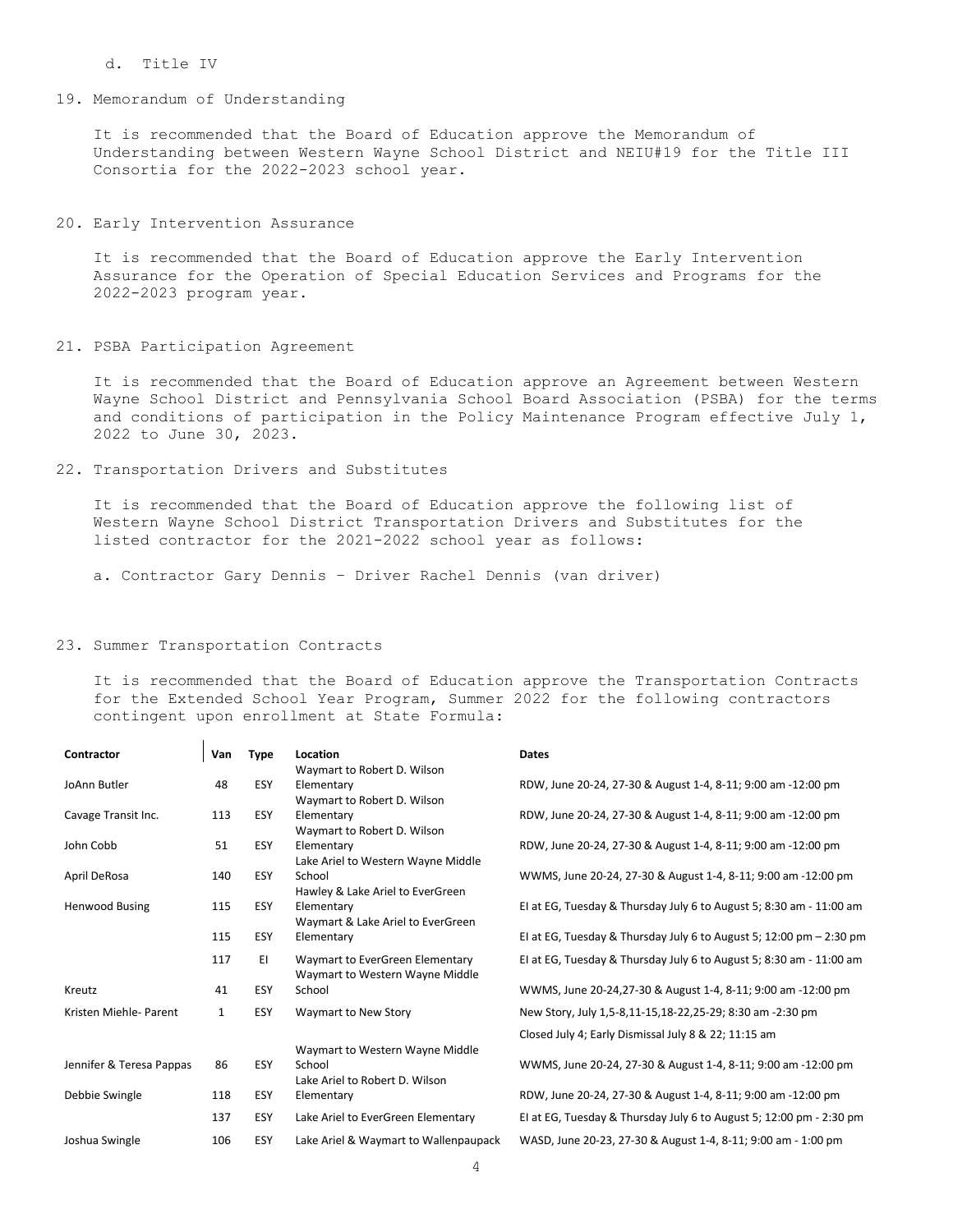| Lisa Swingle    | 129 | ESY | Waymart to Scranton School for the<br>Deaf                          | Scranton School for the Deaf July 11 - July 29, 8:30 am -12:30 pm. Monday - Thursday |
|-----------------|-----|-----|---------------------------------------------------------------------|--------------------------------------------------------------------------------------|
|                 | 78  | ESY | Lake Ariel & Waymart to New Story                                   | New Story, July 1,5-8,11-15,18-22,25-29; 8:30 am -2:30 pm                            |
|                 |     |     |                                                                     | Closed July 4; Early Dismissal July 8 & 22; 11:15 am                                 |
| Scottie Swingle | 130 | ΕI  | Newfoundland & Waymart to RDW<br>Lake Ariel & Waymart to The Graham | El at RDW, Monday & Wednesday July 6 to July 27; 8:00 am $-11:00$ am                 |
| Roy Swingle     | 100 | ESY | Academy                                                             | The Graham Academy, June 20 - July 28, 8:30 am - 12:30 pm. Monday - Thursday         |
|                 |     |     |                                                                     | Closed July 4                                                                        |
|                 |     |     | Lake Ariel to Robert D. Wilson                                      |                                                                                      |
| Sara Wasman     | 109 | ESY | Elementary                                                          | RDW, June 20-24, 27-30 & August 1-4, 8-11; 9:00 am -12:00 pm                         |

#### 24. First Reading Board Policy

 It is recommended that the Board of Education approve the first reading of the following Policy:

#### Section: **600 Finances**

 626 New Federal Fiscal Compliance Attachment: Allowability of Costs Attachment: Cash Management Attachment: Cost Obligations Property

### 25. Settlement – WWEA

 It is recommended that the Board of Education approve the Settlement Agreement #PERA-C-21-267-E between Western Wayne School District and Western Wayne Education Association.

26. Agreement – United Heating & Air Conditioning, Inc.

 It is recommended that the Board of Education approve an agreement between Western Wayne School District and United Heating & Air Conditioning Inc., 180 Import Road, Pittston Twp, PA 18640 for annual boiler inspection at a cost of \$3,571.00 per boiler.

27. Agreement – Western Pennsylvania School for the Deaf

 It is recommended that the Board of Education approve an agreement between Western Wayne School District and the Western Pennsylvania School for the Deaf 2022 Summer Preschool (Early Intervention) program effective July 5, 2022 through July 29, 2022 at a cost of \$2,000.00 per student.

28. Agreement – C&S Athletics

 It is recommended that the Board of Education approve an Agreement between Western Wayne School District and C&S Athletics for strength and conditioning services effective August 1, 2022 to July 31, 2023.

29. Agreement – David Robinson, Contracted Services

 It is recommended that the Board of Education approve an agreement between Western Wayne School District and David Robinson for contracted services in maintaining the Water and Wastewater Treatment plants at \$50.00 per hour on an as needed basis effective July 1, 2022.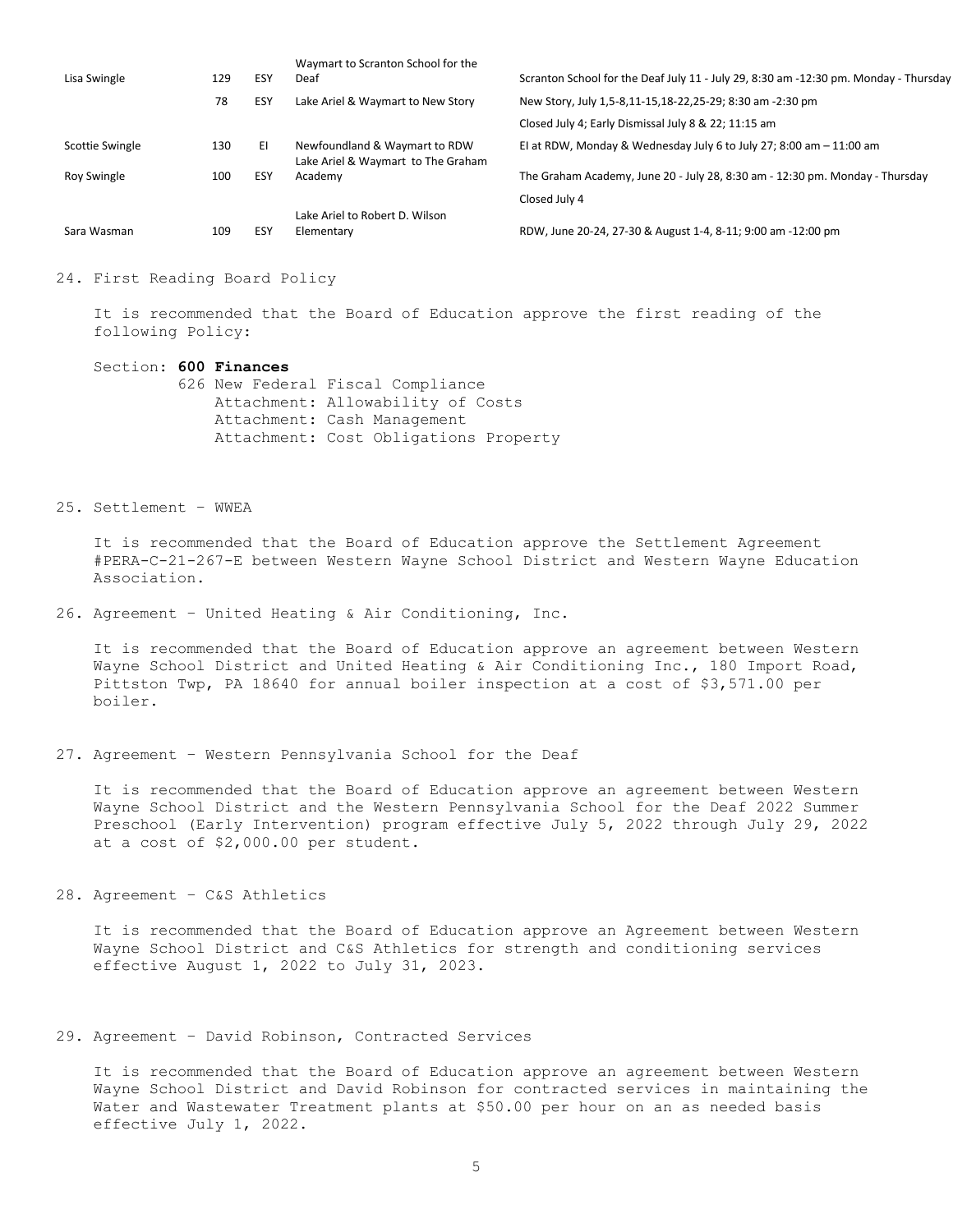#### 30. Agreement – SchoenComm

 It is recommended that the Board of Education approve an agreement between Western Wayne School District and SchoeComm for marketing strategies at a cost of \$3,750 plus any mileage incurred.

31. Agreement – Graham Academy

 It is recommended that the Board of Education approve an Agreement between Western Wayne School District and The Graham Academy at a rate of \$247.00 per day per student along with Speech, Occupational and Physical Therapy to be provided with the applicable student IEP at the rate of \$128.00 per session, with Extended School year rate of \$160.00 per day effective for the 2022-2023 school year.

32. Board Policy 202 Enrollment

 It is recommended that the Board of Education approve enrollment for the following students under Board Policy 202 for the 2022-2023 school year:

 a. NRS#01-22-23 b. NRS#02-22-23 c. NRS#03-22-23

33. Overnight Field Trip

 It is recommended that the Board of Education approve the following overnight field trip for the 2021-2022 school year:

- a. FBLA National Leadership Conference June 28-July 3, 2022 Chicago, IL 13 students and Chaperone/Advisor Theresa Lubash and Volunteer Fran Vitovsky.
- 34. Acceptance of Deputy Tax Collector

 It is recommended that the Board of Education accept the following as Deputy Tax Collector for Sterling Township during the term of January 1, 2022 through December 31, 2025:

a. Sterling Township – Debbie Gromlich, PO Box 100, Sterling PA 18463

35. Waiver of Expulsion Hearing and Stipulation

 It is recommended that the Board of Education adopt the proposed Waiver of Expulsion Hearing and Stipulation relating to the following student, thereby excluding the student from the Western Wayne School District in accordance with the terms thereof.

a. S#12-21-22

#### 36. Facility Use Requests

 It is recommended that the Board of Education approve the listed facility use request with the understanding that the buildings are unavailable if the school is closed for weather, other emergencies or holidays: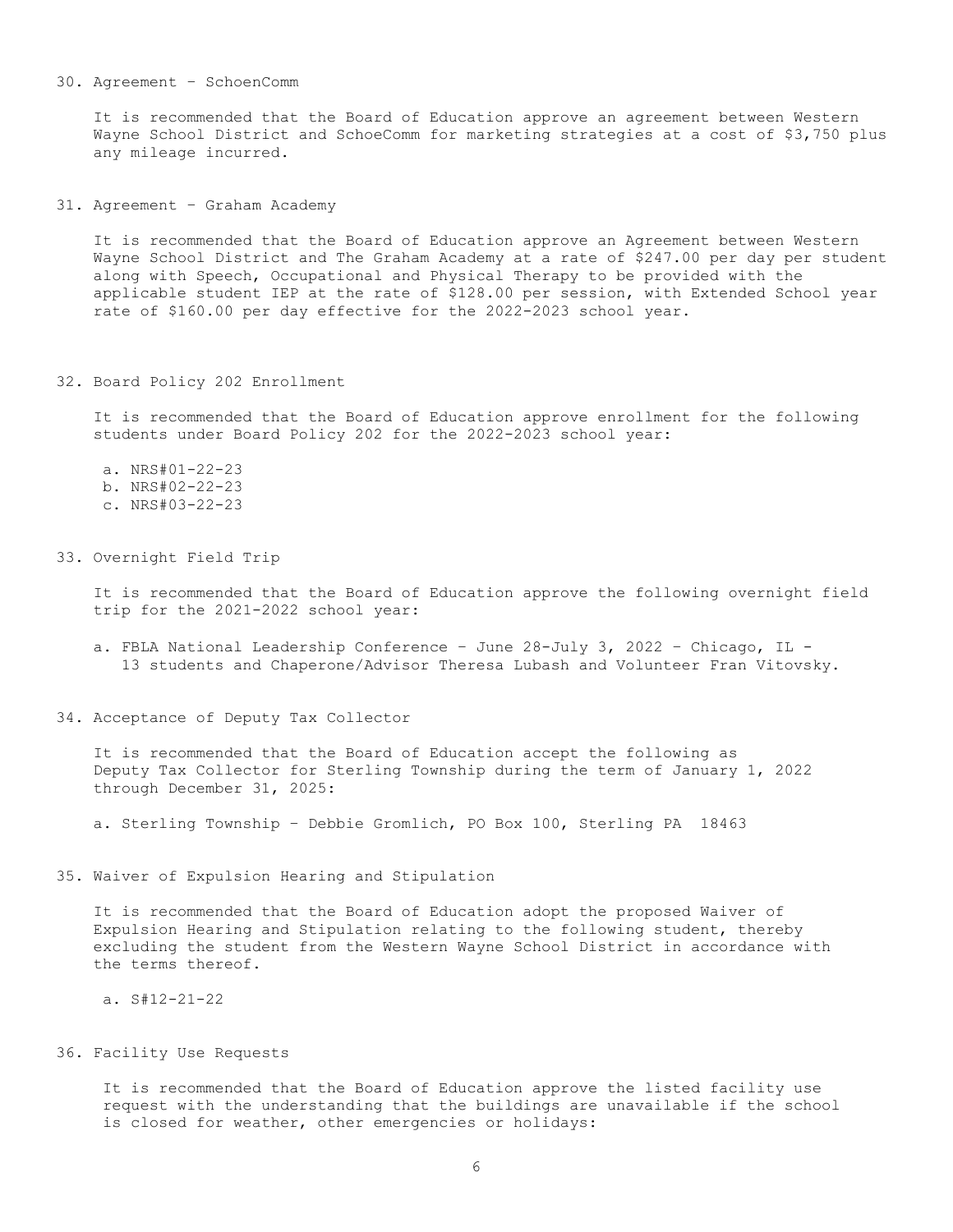- a. EverGreen Elementary parking lots/bathrooms Faith Baptist Fellowship Church Car Show – June 11, 2022 from 2:00 PM to 6:00 PM – Jason Richner. Custodial fee will be applied.
- b. High School Auditorium The Old Time Fiddlers Concert October 8, 2022 From 5:00 PM to 10:00 PM – Steve Jacobi. Custodial and Auditorium fees will be applied.

#### 37. Personnel

a. Substitutes

 It is recommended that the Board of Education approve the following personnel to be added to the District Substitute List for the 2021-2022 school year per Certification, Act 24/34/151/114/153/168 Guidelines, Employment Eligibility Verification-U.S. Department of Justice:

- 1. Louis Johannes Area: Custodial
- 2. Jacob Weston Area: Act 91 Teacher effective May 10, 2022.
- 3. Denise Williams Area: Custodial
- b. Resignations/Retirement

It is recommended that the Board of Education accept the following resignations:

- 1. Theresa Rennekamp, Teacher retirement effective end of the 2021-2022 school year.
- 2. Theresa Valent, LTS School Nurse resigned Long-Term Substitute for the 1st semester of the 2022-2023 school year.
- 3. Daniel Martin, SPO resigned effective May 17, 2022.
- 4. Martha Caruth, Food Service retirement effective August 1, 2022.
- c. Termination of Employment

 It is recommended that the Board of Education approve the termination of employment for employee PS#12-21-22 with the Western Wayne School District effective immediately.

d. Extension of Transportation Duties

 It is recommended that the Board of Education extend the February 3, 2021 Board motion assigning District transportation duties to Robert Black until August 30, 2022.

e. Appointments – TPE

 It is recommended that the Board of Education approve the recommendation of the Superintendent and District Administrators in the following appointments:

- 1. Eric Olsommer Temporary Professional Employee Technology Education Step 3B - \$58,683.00 with applicable fringe benefits effective for the start of the 2022-2023 school year.
- 2. Katherine Getz Temporary Professional Employee Elementary Step 3B \$58,683.00 with applicable fringe benefits effective for the start of the 2022-2023 school year.
- 3. Jillian Mishko, MS,NCC,LPC Temporary Professional Employee Behavior Health Specialist- Step 1M - \$62,233.00 with applicable fringe benefits effective for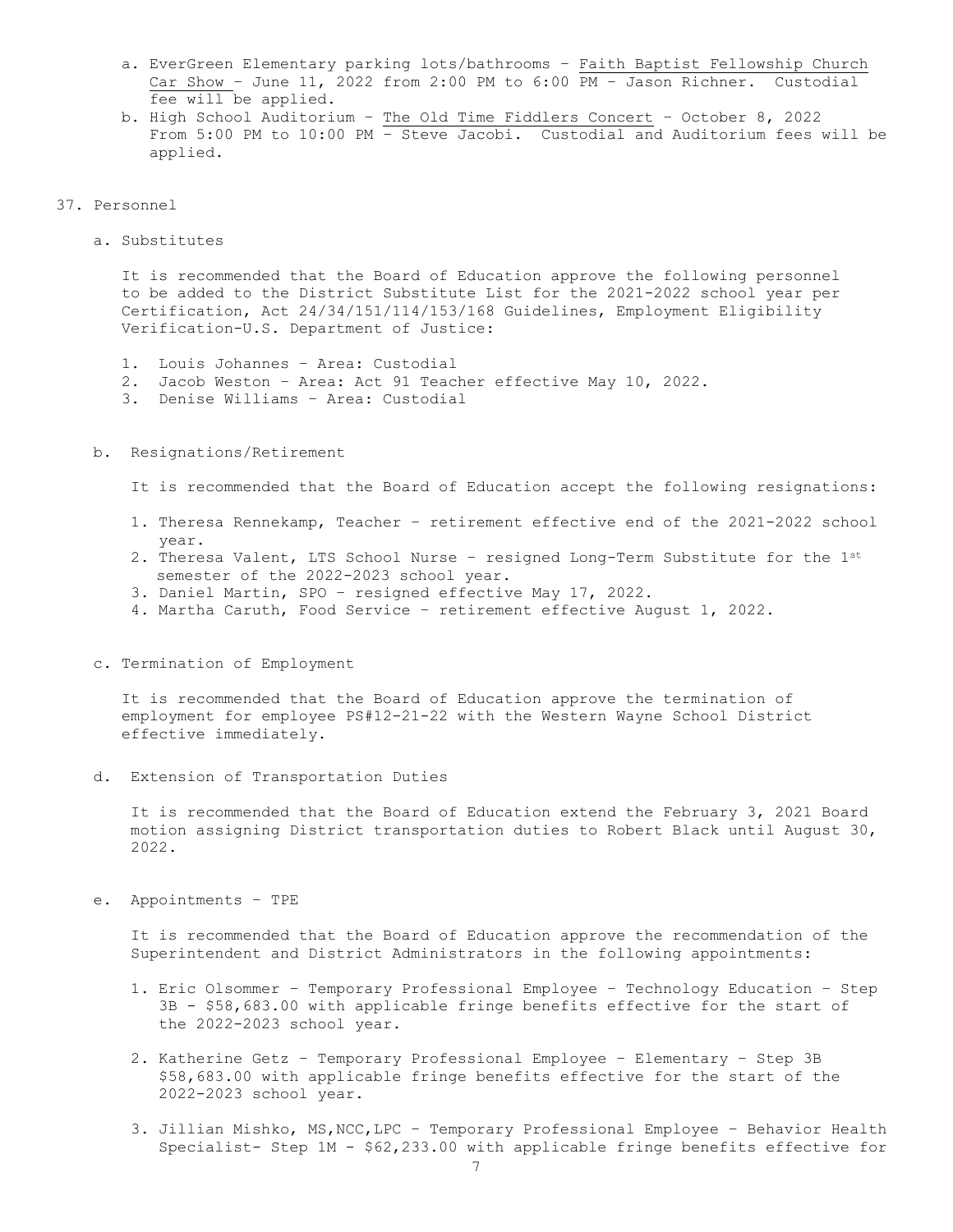the start of the 2022-2023 school year. This position is ESSER Funded through 2024.

f. Transfer

 It is recommended that the Board of Education approve the recommendation of the Superintendent and District Administrators in the following transfer from part time to full time:

- 1. Linnea Barth Temporary Professional Employee Full time Art Step 3B \$58,683.00 with applicable fringe benefits effective for the start of the 2022-2023 school year.
- g. Appointment Long Term Substitutes

 It is recommended that the Board of Education approve the recommendation of the Superintendent and District Administrators in the following appointment:

- 1**.** Amanda Dalessandro Long Term Substitute School Nurse Robert D. Wilson Step 1B – \$57,683.00 pro-rated with applicable fringe benefits effective for the first semester of the 2022-2023 school year.
- 2. Molly Casey Long Term Substitute Elementary School Counselor EverGreen Elementary – Step 1M - \$62,233.00 with applicable fringe benefits effective for the 2022-2023 school year.
- h. Appointments Secretarial

 It is recommended that the Board of Education approve the recommendation of the Superintendent and District Administrators in the following 10 Month Secretary Appointments with applicable fringe benefits effective for the start of the 2022- 2023 school year:

- 1. Jennifer Sgarlata High School 10 Month Secretary \$12.27 per hour
- 2. Susan Pauler Food Service 10 Month Secretary \$15.56 per hour
- i. Appointment Plant Operator

 It is recommended that the Board of Education appoint Richard Kotchessa as Plant Operator per the Non-Act 93 Agreement effective July 1, 2022.

j. Appointment – Custodian

 It is recommended that the Board of Education approve the following recommendation of the Superintendent and District Administrators in the following appointment contingent upon receipt of clearances and employment paperwork:

1. John Band - Custodian – full time - \$11.50 per hour – with applicable fringe benefits – effective upon receipt of employment paperwork.

#### k. Appointment of Mentor

It is recommended that the Board of Education appoint the following mentor for the 2022-2023 school year at the salary listed in the Professional Employees Contract:

#### **MENTOR PROFESSIONAL EMPLOYEE SALARY**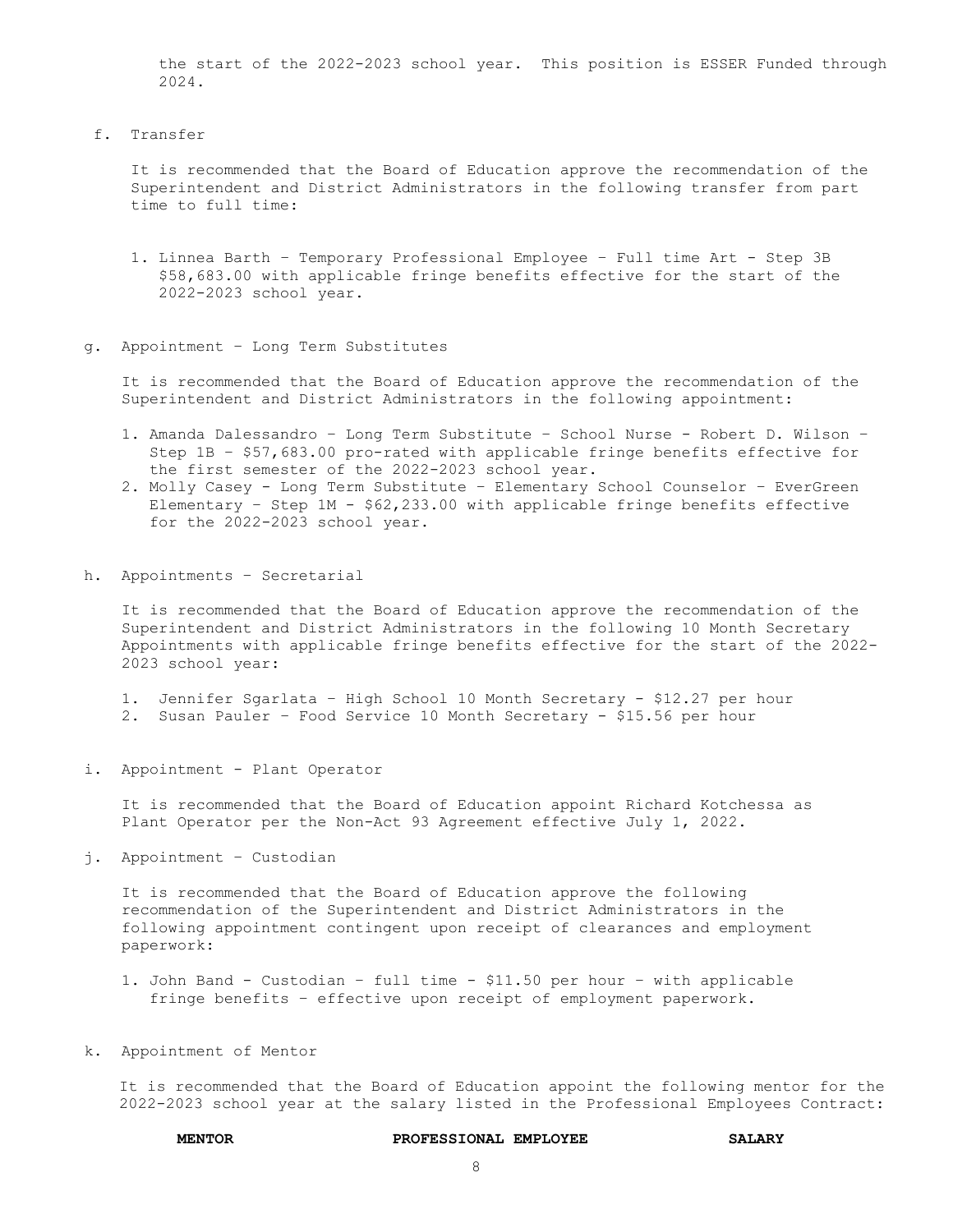1. Jessica McLaughlin Starlah Robbins \$1,720.00

l. Appointments – Extended School Year 2022

It is recommended that the Board of Education approve the following appointment for the Summer ESY Program 2022 contingent upon enrollment and receipt of certification and employment paperwork at the following rate:

- 1. **Special Education Teachers** \$37.12/hour Kirstin Metschualt, Mikayla Simanski, and Gillian Groom
- 2. **School Nurses (substitute)** \$37.12/hr Amanda Dalessandro, Joanne Warholic
- m. Appointment Fall Coaches

 It is recommended that the Board of Education appoint the following to the listed fall coaching positions for the 2022-2023 school year at the salary listed in the Professional Employees Contract contingent upon receipt of required paperwork:

| 1. James Moro - Assistant Boys Soccer -10th yr     | \$3,735.32 |
|----------------------------------------------------|------------|
| 2. Casey Lisowski - Assistant Cross Country-1st yr | \$3,316.00 |
| 3. Makayla Gregory - Assistant Girls Soccer-1st yr | \$3,609.00 |

n. Appointment – Winter Coaches

 It is recommended that the Board of Education appoint the following to the listed winter coaching positions for the 2022-2023 school year at the salary listed in the Professional Employees Contract contingent upon receipt of required paperwork:

| 1. Lamont Tillery | Boys Basketball, Head Coach-1st yr  | \$8,942.00 |
|-------------------|-------------------------------------|------------|
| 2. Michael Judge  | Girls Basketball, Head Coach-4th yr | \$9,120.84 |

38. Informational Items:

#### a. **President Rick Hoch** –

Tara Morcom has attained Tenure in the Western Wayne School District.

b**. IMPORTANT DATES:**

```
 1. June 1, 2022 – Robert D. Wilson Fifth Grade Moving up Ceremony @ 1 PM
  2. June 1-2, 2022 – RDW In School Book Fair
  3. June 2, 2022 – Senior Night – Auditorium – 7:00 PM
  4. June 2, 2022 – EverGreen Field Day (rain date June 6th)
  5. June 2, 2022 - RDW Fourth Grade trip to Roebling Bridge & First Grade to 
                    Lacawac Sanctuary
  6. June 2-3, 2022 – Senior Finals
  7. June 3, 2022 – PIAA Sports Physicals
  8. June 3, 2022 – EverGreen PTA Reflection Awards
  9. June 6-7, 2022 – Underclassmen Finals
10. June 7, 2022 - 8<sup>th</sup> Grade Moving Up Ceremony - 9:00 AM and EverGreen 5<sup>th</sup> Grade
                    Moving Up Ceremony – 1:00 PM
 11. June 9, 2022 – No School – Teacher In-Service
 12. June 10, 2022 – Last Day of School
 13. June 10, 2022 – Graduation – Stadium – 6:00 PM
```